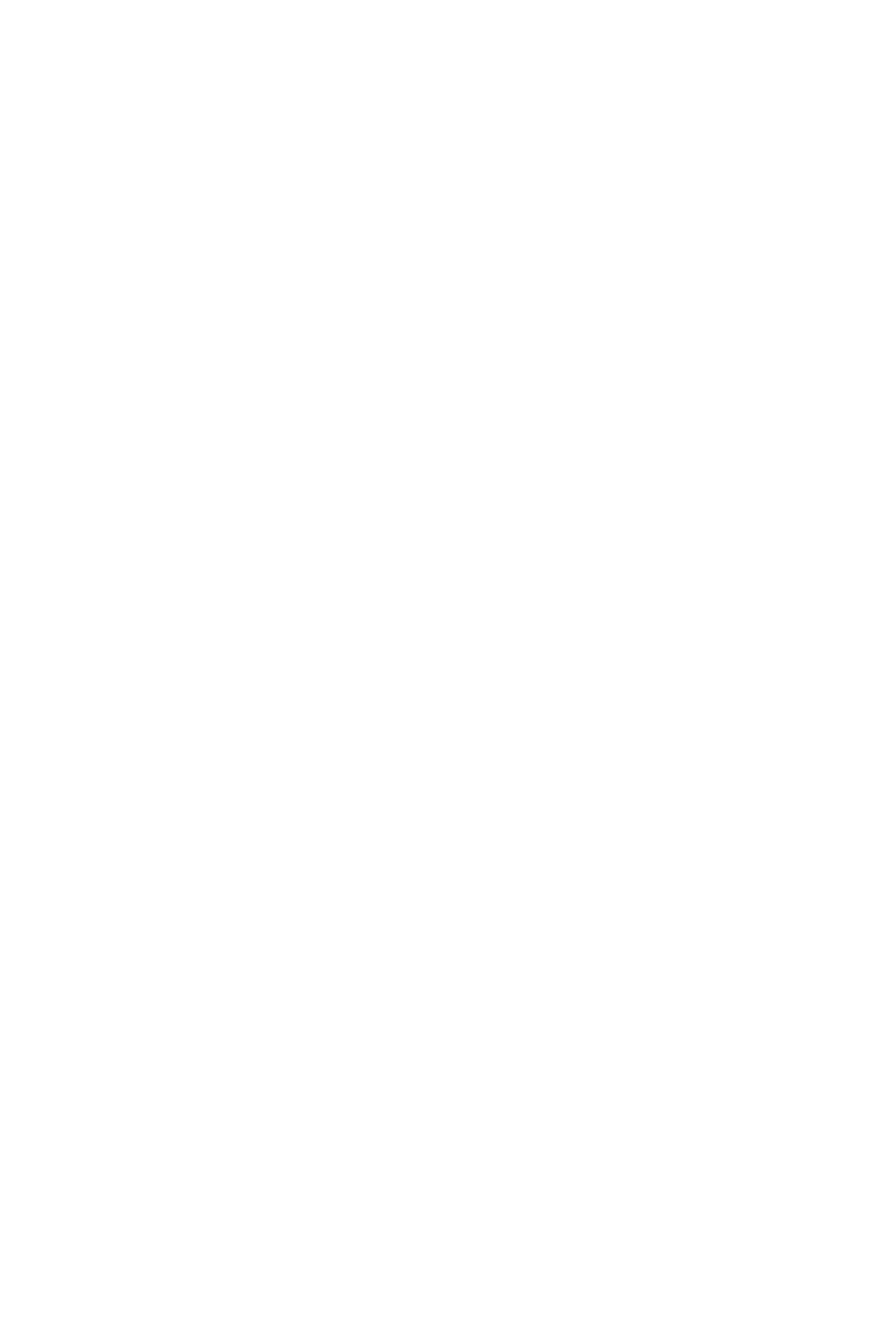She has changed. Oumaimah's gaze is not as alert as before. Sometimes she does not even notice what it is that moves her ten-year-old son, Farid, as if she were indifferent to it. Perhaps that is due to how constantly she had worried about her family in Syria, to all the tears shed and the perpetual prayers asking that the hail of bombs finally stop. Perhaps it is because she had steadily hoped to save her loved ones from death, the death that ravaged the region from which she came from in all directions.

Now she had arrived in a safe place, she thought, a place where she could finally find peace and have no need to worry about her child anymore. Yet this peace did not set in: she missed Amer, her husband, and her daughter, Ayah, too much. So she was often absentminded and pictured in her mind the longed-for reunion with the whole family after the long separation. If she was confronted with reality, however, she wept heartrendingly and spoke to those absent as if they were with her; she asked her husband and daughter how they had been faring since she and Farid had set off on their journey and when they would finally be on their way.

—Is that Germany, Mama?

—Yeah, Farid, that is Germany. We are in Germany now. Don't you like it here?

—Yes, I do, but I have a feeling that it is not the way that people described it to us in Syria. Whatever. The main thing is we finally do not hear bombs, cannons, or missiles anymore.

The words of the child weighed like boulders on Oumaimah's ears. How could she lie to her own child like that? Why had she not realized that the truth would come to light one day and that bad things would follow?

—Dear God! Don't they say that paradise lies at the feet of the mother? For all I care, you can throw me in Hell, but please, please turn this place into the Germany that they told us about. Are you not the sublime and the almighty!

One year had passed since the separation of Oumaimah's family. On the last evening they spent sitting together as a family, they were united foremost by the candle light and the dream of Germany. Farid, of course, could not care less about German human or animal rights; he could also do without his father's long-winded lectures on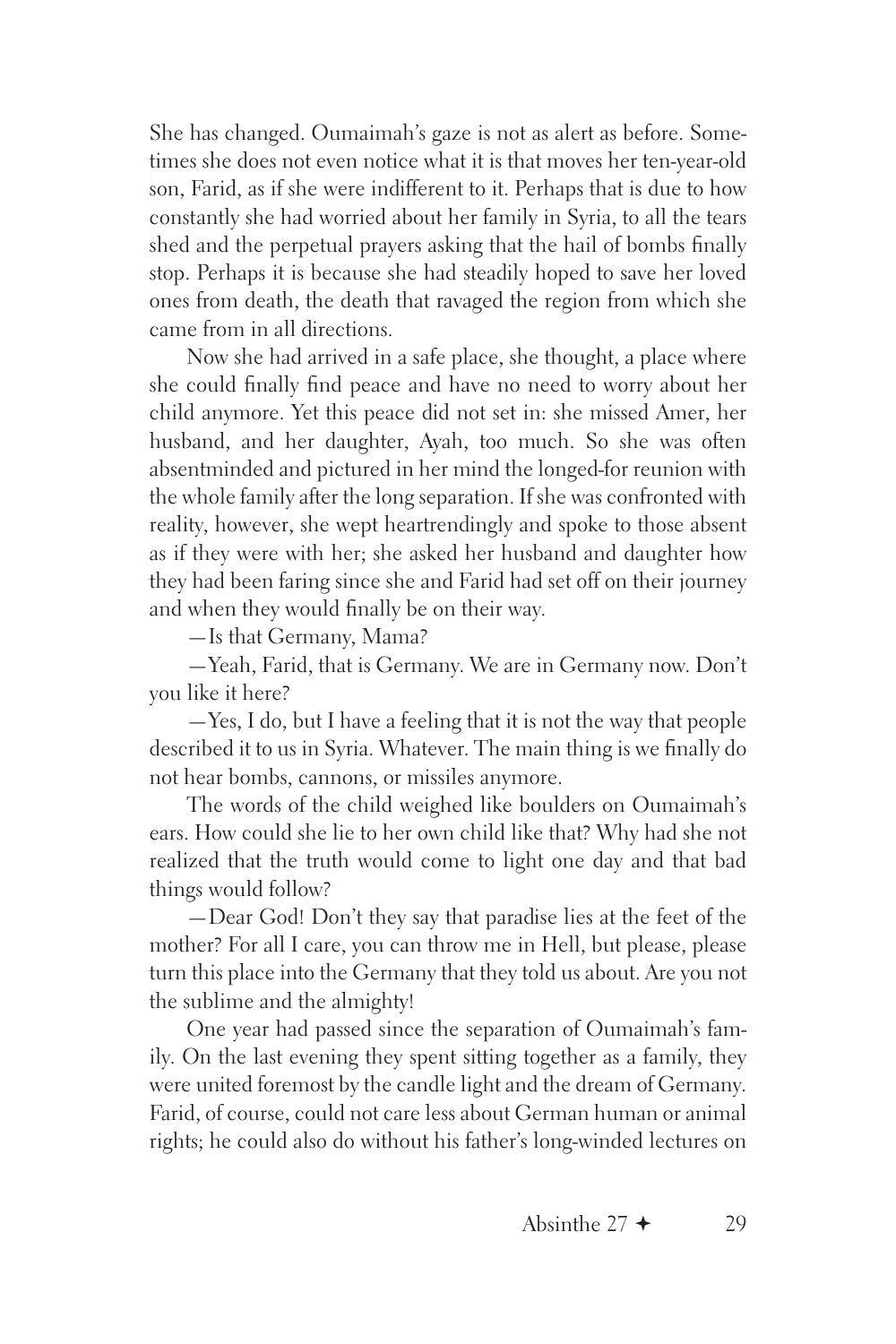the economically advanced Germany, the social system, the unemployment benefits, and refugee relief. He was far more interested in his mother's promises that he would get a room full of toys once they arrived in Auntie Merkel's country—as they called it then. On the condition that he, on the long journey to her—from Syria through Turkey, with the death boats to Greece, then all the way into the land of dreams—stayed nicely patient.

—Mama, didn't papa always say that the most important thing is to learn German really fast?

—Yes, that's right, son. The language . . .

— . . . is the key to the country, he always said.

—Yes, exactly, son. (She laughed.)

—But Mama, then why does nobody here speak German?

Oumaimah went pale and her throat went dry.

—You're right, my son. We have so far only met people who are just like us. Be patient! We all need to be patient.

—But why? I want to play with German kids. I want to tell them about the airplanes, about the MiGs and F-16s. Do you know if they have such airplanes too?

—They definitely also have such planes, but they don't see them as often as we do.

—I want to tell them that my sister was so scared (with that he spread his arms and eyes wide open) when she saw the amputated leg of our neighbor Aby Ibrahim lying on the street.

—You'd better not do that, you'll only scare them with such terrible stories.

—But what else should I tell them about?

—Farid, sweetie, as long as you don't speak German, they won't understand you anyway.

With each of the child's questions, the mother's lie grew, along with her worry, how to ever find her way out of this lattice of lies. That she had lied to her son lay heavy on her, and she constantly feared that the moment of truth had arrived. Repeatedly she tried to tell him the truth, but she never had the heart to do it. Then she thought again, time will fix everything and it is better this way.

Her sole distraction was those who newly arrived from Syria. She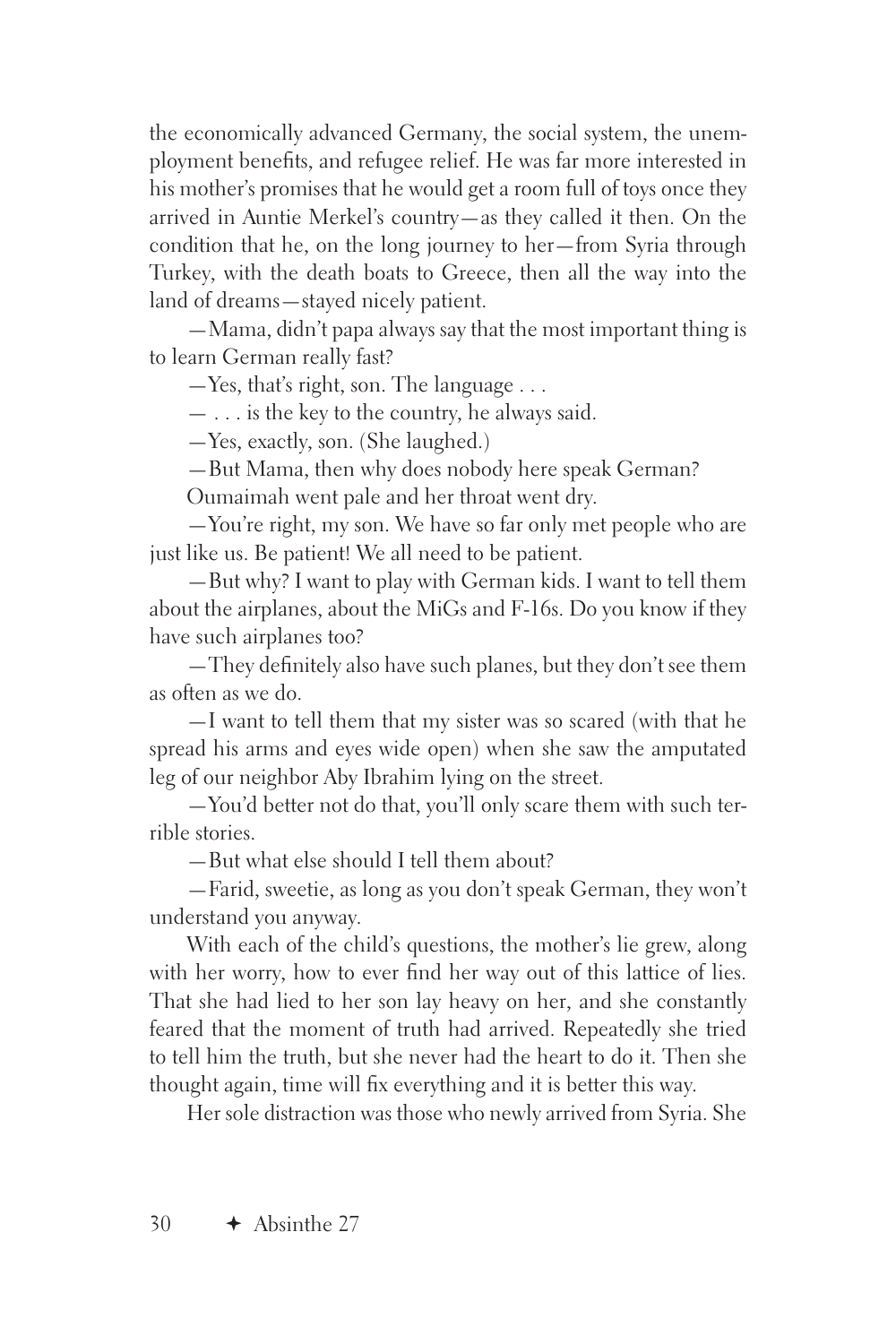hurried to them again and again in order to look for her husband and daughter. But once again the two were not among the refugees. Suddenly she recognized a woman in the mass of people: it was her neighbor Um Saraj, the tailor. She ran to her, hugged her, asked about her journey—which route she took and how the journey had been. But Um Saraj was curt and merely answered, "I was led here by what led you here too. I took the route that you took too. Be patient, they who have not come, will still come." And she went on.

Oumaimah stopped dead in her tracks. She laid a hand on her chest. Then she heard a voice from farther away, "Oumaimah, Oumaimah!" She turned towards the sound of the voice and saw him: Amer. Actually Amer! At first, she did not trust her eyes. Then she was overcome by a feeling as if someone were pulling a too-tight sweater off her, with her head getting stuck. But strong like a bullfighter, she leaped towards him, when suddenly her daughter Ayah's face appeared in her mind. She held his face in her hands and cried out, "Where's Ayah? Did Ayah not come with you? Where is she?" He closed his eyes, lowered his head, and said:

—Ayah stayed behind. Ayah's still alive.

—What? Who did you leave her with?

—I don't know. I can't remember anymore. When the barrel bombs fell, I grabbed her and ran. Her legs were broken, and her face was smeared with blood. She was screaming her head off. The paramedics took her from me and brought her to the hospital. I was only slightly injured. I went back to help the others, who were lying under the rubble. But there was nothing we could do, for another barrel bomb fell, and it brought me here.

Silent tears ran down Oumaimah's cheeks as she heard Amer's words. She relentlessly kissed her husband, soaking his shoulders with her tears. They remained intertwined until they caught sight of Farid behind them.

—Mama, I knew that we weren't in Germany.

—Farid, sweetie!

—Are you not afraid of God, mama? Do you want to go to hell and leave me behind, all alone? Is this paradise, papa? In paradise, are there only us, our neighbors, and children from our neighborhood?